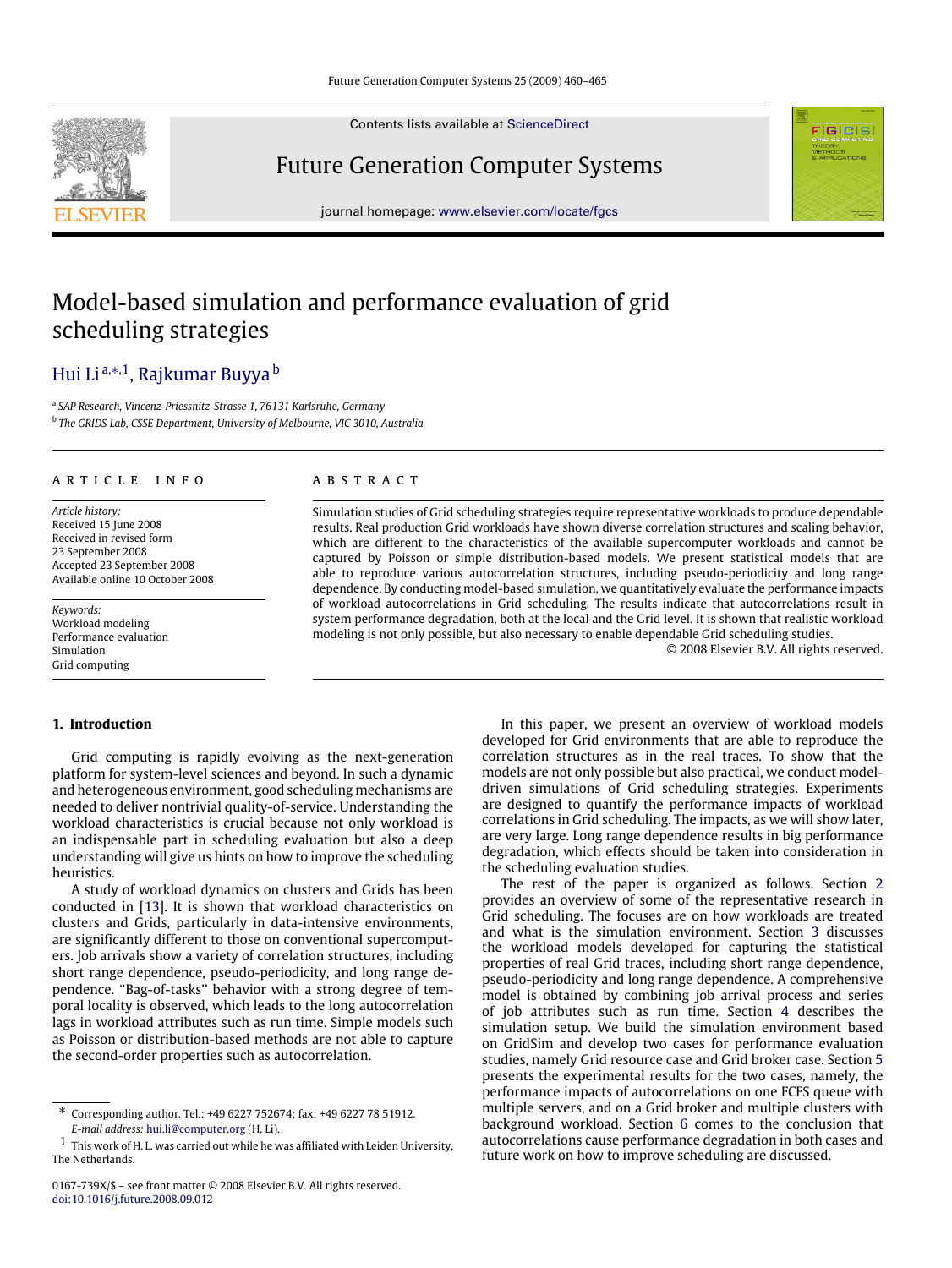#### **2. Evaluation of scheduling algorithms**

Efficient and effective scheduling at a meta-level is very important in a Grid computing environment. In order to develop and evaluate new Grid scheduling algorithms, two fundamental issues have to be addressed for performance evaluation studies. On one hand, representative workload traces are needed to produce dependable results. On the other hand, a good testing environment should be set up, most commonly through simulations. In this section, we review some of the current research in Grid scheduling, with a special emphasis on the mentioned two issues. A Grid scheduling architecture typically consists of two levels, namely, the Grid scheduler(s) and the local resource management systems. Since the clusters/resources participating in a Grid have their own local activities, the workloads are further categorized into Gridlevel jobs (Grid workload) and locally generated jobs (background workload). Due to the lack of traces at the Grid level, simplified assumptions on workloads are commonly made in scheduling studies. In [5,22] bulk sizes of 200 to 1000 jobs are used to evaluate the proposed "off-line" scheduling algorithms. For "on-line" mode of scheduling, jobs either arrive in fixed intervals [7], or strictly in sequence [17]. More realistic treatments include the use of real workload traces. In [6] traces obtained from Network Weather Service (NWS) are used to study a set of heuristics for parameter sweep applications, including max-min, min-min, Sufferage, and XSufferage. In [21] there are two specific traces under study: one is obtained from iPSC/860 parallel workload at NAS, the other consists of parameter sweep applications (PSA). In [2] traces from a multi-cluster environment (DAS) are utilized in the study of processor co-allocation strategies. In [18] workloads on parallel supercomputers available from the Parallel Workload Archive are used in evaluating a SLA-based cooperative superscheduling algorithm. Work in [8,16] focus on workflow scheduling, in which workflows are randomly generated or based on real traces. Tracebased simulations have the advantages of being easy-to-use, and the results obtained are reproducible and comparable. However, it is not as flexible as models in case that many traces have to be generated to enable a Grid scheduling study. The traces available from parallel workloads can also have significantly different characteristics compared with Grid workloads, which has been empirically observed in [13]. Such differences, in return, may lead to considerably different performance evaluation results.

Background workload is another important issue to be addressed in a heterogeneous and non-dedicated Grid environment. Much previous work does not include background load information because traces or characterization are not widely available concerning the background workloads on clusters. Some research employs models to generate local jobs as background. In [22] the local system load is modeled as a Gaussian distribution with predefined mean and variance. In [21,8] background job arrivals are modeled as a Poisson process and run times are drawn from an exponential distribution in [8]. Although such models are simple to use and analytically tractable, it might not reflect real job characteristics at the cluster level.

The third problem is how to set up a simulation environment for performance evaluation. GridSim is a popular choice to build Grid simulations [5,22,3,18,16,20]. Other simulators developed specially for Grids include Simgrid [6], GangSim [7] and Chic-Sim [17]. Some researchers build their own version of simulators to meet their research goals [8,21]. Commercially available products are also employed in conducting simulations [2]. Although many simplifications and assumptions are made in the simulations compared to real Grid environments, simulations are commonly considered a flexible and tractable way of evaluating different Grid scheduling algorithms as well as other design issues.

The main focus of this paper is on realistic workloads. Although far from an exhaustive list of Grid scheduling literature, we can see that a large amount of research work either use traces not typically from real production Grids, or use simple workload models (Poisson, fixed-interval arrivals, or Gaussian system load). These traces or models, however, exhibit significantly different characteristics than the traces on production Grids. As has been studied and reported in [13], *pseudo-periodicity*, *long range dependence (LRD)*, and *''bag-of-tasks'' behavior* with strong temporal locality are the main properties that characterize production Grid workloads. Therefore, it is important that representative models be developed to capture the salient properties of Grid workloads. In the following sections, we present an overview of the recent work on workload modeling for clusters and Grids. Moreover, by using the developed models we conduct model-based simulation of Grid scheduling strategies and quantify the performance impacts of various autocorrelation structures in workloads.

#### **3. Workload modeling in grids**

Based on workload traces from a large production Grid and several participating clusters (Table 1), we developed models that are able to reproduce the statistical properties of traces at different levels. The following presentations are based on research in [9–12] and discuss job arrivals and job attributes, respectively.

#### *3.1. Job arrivals*

Job arrivals can be described as a *point process* and two representations are commonly used, namely, *interarrival time process* and *count/rate process*. The *count process* is formed by dividing the time axis into equally spaced contiguous intervals and counts the number of events within each interval. Forming the sequence of counts generally loses information but it allows the correlation in the counts to be readily associated with that in the point process [14]. The *rate process* is basically the sequence of counts normalized by the count interval.

In the following discussions, doubly stochastic models are the so-called ''full'' models because they fit the interarrivals. Models for pseudo-periodicity and long range dependence operate on the count processes, by which the correlation structures can be reliably revealed. Algorithms are also proposed to convert rates back to interarrivals. Another advantage of modeling the count process lies on its additive nature: models for different VOs can be added together to generate an aggregated trace in which the VO labels are preserved. This is useful for evaluating scheduling strategies in which policies are based largely on VOs.

#### *3.1.1. Doubly stochastic models*

The homogeneous Poisson processes are well-known ''zeromemory'' models, whose interarrivals and counts are independently and identically distributed (I.I.D.) random variables. A generalization of the Poisson process is the so-called doubly stochastic Poisson process (DSPP). Its rate  $\mu(t)$  is modulated by a positive-valued continuous-time stochastic process rather than a fixed constant. The resulting process is thus doubly random: one source of randomness arises from the stochastic rate  $\mu(t)$  while another comes from the intrinsic Poisson events. A Markov modulated Poisson process (MMPP) is a DSPP whose rate is controlled by a finite state continuous-time Markov chain. MMPP models have several attractive properties, such as being able to capture correlations between interarrival times while still remaining analytically tractable. MMPPs are suitable to generate processes that are short or middle range dependent [11].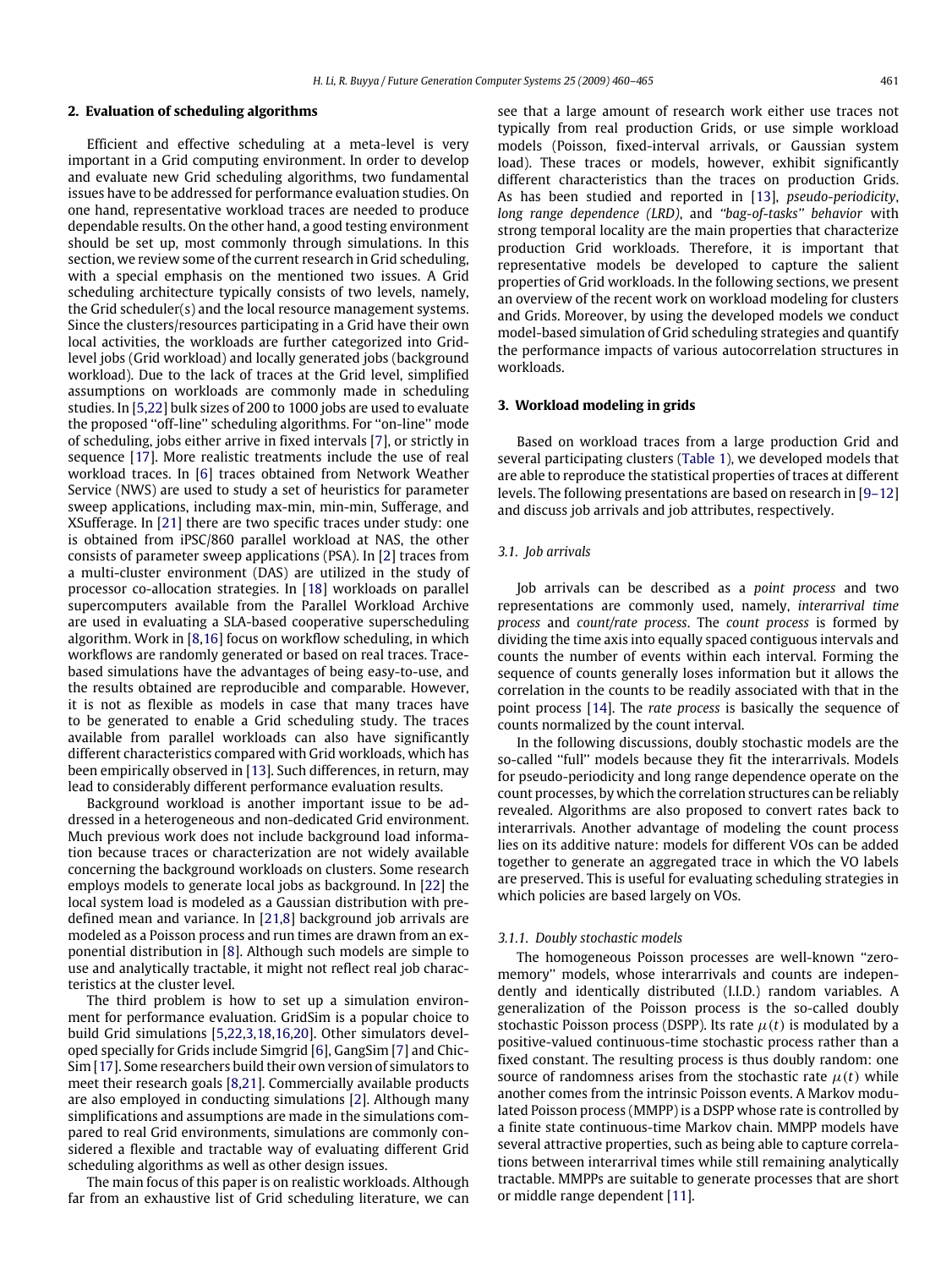#### **Table 1**

Summary of workload traces used in the experimental study of this paper.

| Trace            | Location   | Arch.      | Scheduler   | CPUs       | Period           | #Iobs   |
|------------------|------------|------------|-------------|------------|------------------|---------|
| LCG1             | Grid wide  | data Grid  | Grid Broker | $\sim$ 30K | Nov 20-30, '05   | 188.041 |
| LCG <sub>2</sub> | Grid wide  | data Grid  | Grid Broker | $\sim$ 30K | Dec 19-30, '05   | 239.034 |
| NIK05            | NIKHEF. NL | PC cluster | PBS/Maui    | 288        | Sep – Dec, '05   | 63.449  |
| RAL05            | RAL. UK    | PC cluster | PBS/Maui    | 1,000      | $Oct - Nov, '05$ | 332.662 |
| LPC05            | LPC. FR    | PC cluster | PBS/Maui    | 140        | Feb – Apr, '05   | 71.271  |

### *3.1.2. Pseudo-periodicity*

Pseudo-Periodicity is considered as one basic pattern that originates from automated submission schemes, which is present in large-scale data-intensive environments. Our approach for modeling the pseudo-periodic pattern is inspired and adapted from a signal decomposition methodology called *matching pursuit*. It is a greedy, iterative algorithm which searches a family of candidate functions (also called ''atoms'') for the element that best matches the signal and subtracts this function to form a residual signal to be approximated in the next iteration. Sinusoidal and harmonic models are used for fitting the job arrival count processes, whose parameters are estimated via matching pursuit. Matching pursuit is also shown to be able to extract patterns from signals and makes it possible to model patterns individually. For example, some long range dependent processes could be mixed with certain high-frequency periodic components. Matching pursuit is able to separate these two patterns so that suitable models can be applied individually. We refer to [10] for details about the matching pursuit approach in modeling pseudoperiodic job arrivals.

#### *3.1.3. Long range dependence*

A process  $X(t)$  is said to be long range dependent (LRD) if either its autocorrelation function (ACF) or power spectrum satisfies the following conditions:

$$
R(k) \sim c_r k^{\alpha-1}
$$
,  $k \to \infty$ , or  $S(f) \sim c_f f^{-\alpha}$ ,  $f \to 0$ . (1)

The autocorrelation function *R*(*k*) decays so slowly that  $\sum_{k=-\infty}^{\infty} R(k) = \infty$  and *S*(0) = ∞. LRD is one class of the general scaling process [1]. Job arrival processes exhibit long range dependence at many levels, including VO, cluster, and the Grid [13]. LRD is closely related to temporal burstiness, in which jobs tend to arrive within bursty periods. This is in accordance with the ''bag-of-tasks'' arrival behavior in data-intensive Grid environments. We apply the multifractal wavelet model (MWM) [19] to fit the count/rate processes because it provides a coherent wavelet framework for analysis and synthesis of the scaling behavior. It is shown that second order properties such as the autocorrelation function (ACF) and the scaling behavior can be well reconstructed by MWM [9].

#### *3.2. Job attributes*

For data-intensive workloads running on production clusters and Grids, it has been pointed out that strong temporal locality and ''bag-of-tasks'' behavior lead to long correlation lags in job attributes such as run time and memory consumption [13]. We have proposed a model for workload attributes that can capture not only the marginal distribution but also the second order statistics such as the autocorrelation function (ACF) [12]. This is fulfilled by a two-stage approach: first, a *mixture of Gaussians* model is used to fit the probability density function (PDF), whose parameters are estimated via a framework called *model based clustering* (MBC). The MBC framework can further cluster the data according to the Gaussian components, which plays an important role in creating correlations in the next stage. Second, a novel *localized sampling* algorithm is proposed to generate correlations in the synthetic data series. It is discovered that the number of repetitions of cluster labels obtained via MBC empirically follow a Zipf-like (power law) distribution. Sampling repeatedly from a certain cluster according to the Zipf law is able to create correlations in the series. Furthermore, a *cluster permutation* procedure is introduced so that the autocorrelations in the synthetic data can be controlled to match those in the real trace via a single parameter. Experimental results have shown that the proposed model can fit the marginal distribution well at the same time match the autocorrelation function of the original trace [12]. This model is referred as *MBC-LSP* in the context of this paper.

#### *3.3. A comprehensive model*

Although correlations and the scaling behavior can be reliably revealed using the count/rate process, it is necessary to generate a point process in the form of interarrival times so that a full description can be obtained. A so-called *controlled-variability integrateand-fire* (CV-InF) algorithm can be used for such conversion [9]. Since the rates are additive, it is possible to add up several rate processes with different patterns to form an aggregated process, and convert it into interarrivals. By combining job arrival process and series of job attributes such run time, we obtain a comprehensive model for independent tasks in data-intensive Grids. Parallelism is not taken into account here because there are not enough parallel jobs available for study in the production Grid traces, which mostly consist of sequential jobs such as those from high energy physics and biomedical sciences.

Our goal is to demonstrate the feasibility and advantages of using workload models to drive simulations. The example is to investigate the performance impacts of workload correlations in Grid scheduling. For this purpose we generate synthetic traces with different correlation structures. Job arrival processes can be not dependent (NoD), short range dependent (SRD), and long range dependent (LRD), which can be modeled by a Poisson process, a 2-state Markov modulated Poisson process (MMPP2), and a multifractal wavelet model with CV-InF conversion (MWM). Job run times have the same three correlation structures and they can be modeled by MBC-LSP with different permutation window sizes. Experimental results of using these models to generate Grid-level and background workloads are presented in Section 5.

### **4. Grid simulation**

We build the simulation environment based on GridSim [4]. GridSim provides a discrete-event framework for simulating core Grid entities such as jobs, resources, and information services. For the performance evaluation of Grid scheduling under correlated workloads we implement two case studies, which are elaborated in the following sections.

#### *4.1. Grid resource case*

The first case is a computing cluster with one FCFS queue. The simulated cluster is space-shared and has 100 CPUs. In order to understand what are the workload characteristics we analyze the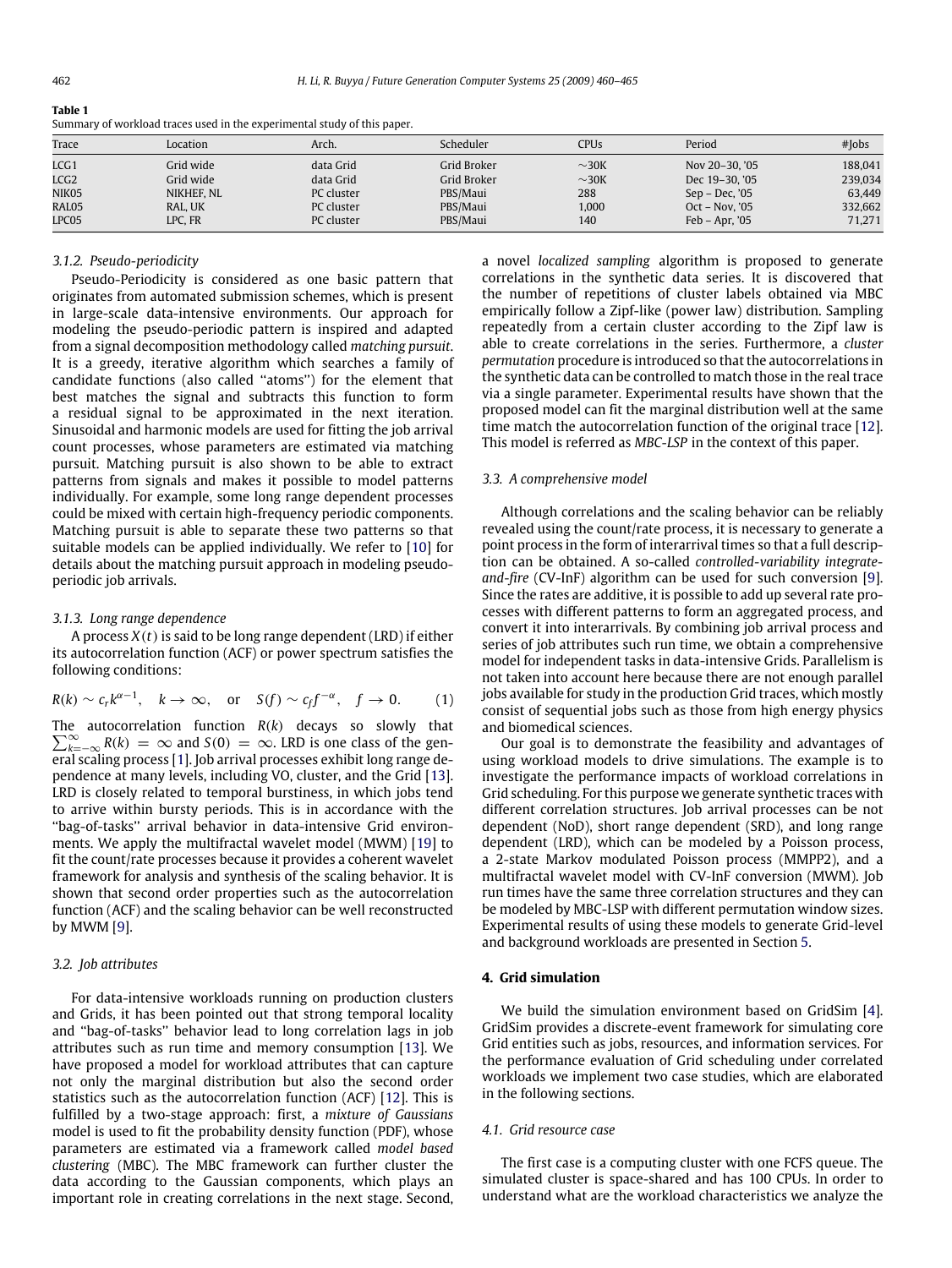

Fig. 1. Synthetic workload traces with different correlation structures. For job arrival rate processes, NoD - a Poisson process, SRD - a MMPP2 process, LRD - a MWM process with CV-InF conversion. For job run times, NoD — MBC with random sampling, SRD — MBC with localized sampling (*W* = 1), LRD — MBC with localized sampling  $(W = 500)$ .

| Table 2                                                                                  |
|------------------------------------------------------------------------------------------|
| Statistics for job rate processes on clusters $(s -$ seconds, P.P. $-$ Pseudo periodic). |

|       | View  | Mean    | <b>CV</b> | Distribution | <b>ACF</b> |
|-------|-------|---------|-----------|--------------|------------|
|       | Local | 0.04/s  | 9.9       | Long tail    | <b>SRD</b> |
| RAL05 | Grid  | 0.02/s  | 2.1       | Short tail   | <b>MRD</b> |
|       | All   | 0.06/s  | 6.3       | Long tail    | <b>SRD</b> |
|       | Local | 0.002/s | 8.7       | Long tail    | P.P.       |
| NIK05 | Grid  | 0.005/s | 4.1       | Long tail    | <b>MRD</b> |
|       | All   | 0.006/s | 4.4       | Long tail    | <b>MRD</b> |
| LPC05 | All   | 0.01/s  | 2.2       | Short tail   | <b>LRD</b> |

**Table 3**

Statistics for job run times on clusters (the unit of run time is seconds).

|       | View  | Mean   | CV  | Distribution | <b>ACF</b> |
|-------|-------|--------|-----|--------------|------------|
|       | Local | 10.401 | 1.9 | Long tail    | <b>LRD</b> |
| RAL05 | Grid  | 13,973 | 1.7 | Long tail    | <b>LRD</b> |
|       | All   | 11,727 | 1.9 | Long tail    | <b>LRD</b> |
|       | Local | 14.584 | 1.9 | Long tail    | <b>MRD</b> |
| NIK05 | Grid  | 16.934 | 1.9 | Long tail    | <b>LRD</b> |
|       | All   | 16,336 | 1.9 | Long tail    | <b>LRD</b> |
| LPC05 | All   | 4,585  | 3.7 | Long tail    | <b>LRD</b> |

traces on three representative data-intensive clusters (Table 1). For *RAL05* and *NIK05* we are able to roughly distinguish the Grid jobs and the locally generated jobs. By examining the ''user name" field in the traces, jobs from "pool account" (usually a VO name plus a unique number) are considered Grid jobs while jobs from a ''real'' user name are seen as local jobs. As is shown in Table 2, different clusters have different job arrival rates and autocorrelation structures. The arrival ratio and patterns of local jobs versus Grid jobs are also highly diversified. The job run times, on the other hand, have relatively smaller variances and are almost all long range dependent. These statistics give us a good reference on how to adjust the model parameters for synthetic workload generation (Table 3).

### *4.2. Grid broker case*

The second case naturally extends to the Grid level. In our environment we simulate 8 space-shared clusters whose properties resemble those of the eight largest clusters in the LHC production Grid (LCG). $^2$  These properties are shown in Table 4. Each cluster has its own local background workload, in which the job arrival rate scale with the capacity of the resource. The chosen algorithm for the Grid broker case is called MCT (Minimum Completion Time) [15]. MCT assigns each incoming job to the cluster with the minimum expected completion time for that job. Clusters are assumed to be FCFS-based so the minimum completion time can be estimated by simulating FCFS scheduling for the local queue. The estimated minimum completion times are published to the Information Service and can be used by the broker for making a scheduling decision. The job flow at the Grid level is sent to the broker and has an average arrival rate of 0.1/s. The workload models generate synthetic traces with different structures and are stored in text files. GridSim reads the workloads from the files and carries out the simulation.

#### **5. Experimental studies**

In previous sections, we discussed the workload models and the simulation environment setup. In this section, we present the evaluation results that quantify the performance impacts of workload correlations in Grid scheduling. Table 5 shows the model parameters used to generate synthetic workload traces. For the interpretation of these parameters we refer to the corresponding papers. In terms of parameter space, the tradeoff is that we need more complex models to generate processes with longer range dependence. Different correlation structures and associated models are shown in Fig. 1. For all generated processes the means and standard deviations remain unchanged, only the dependencies in the series are different. This is the basis of the comparison studies presented as follows.

1. *What is the performance impact of autocorrelations on one FCFS queue with multiple servers?*

We study the Grid resource case first. Performance is measured by the average job slowdown<sup>3</sup> as a function of system utilization,<sup>4</sup> which is shown in Fig. 2. We can see that the impact of autocorrelations is very large: the bigger the ACF, the worse the performance. Similar results have been reported in a clustered web server environment [23]. The cause of such performance degradation is the high degree of temporal burstiness in a LRD process. Bursty arrivals, which is the opposite of smoothness (e.g. Poisson), result in a long queue of waiting jobs. Consequently it leads to much longer queueing delays (bigger slowdown for jobs) and overall lower system utilization.

2. *What is the performance impact of autocorrelations on a Grid broker and multiple clusters with background workload?*

<sup>2</sup> LCG is a data storage and computing infrastructure for the high energy physics community that will use the Large Hadron Collider (LHC) at CERN. http://lcg.web.cern.ch/LCG/.

<sup>3</sup> *Slowdown* is defined as the average job response time (run time plus queue wait time) divided by the average job run time.

<sup>4</sup> *Utilization* means the average system utilization and it is calculated as the proportion of system's resources which are busy.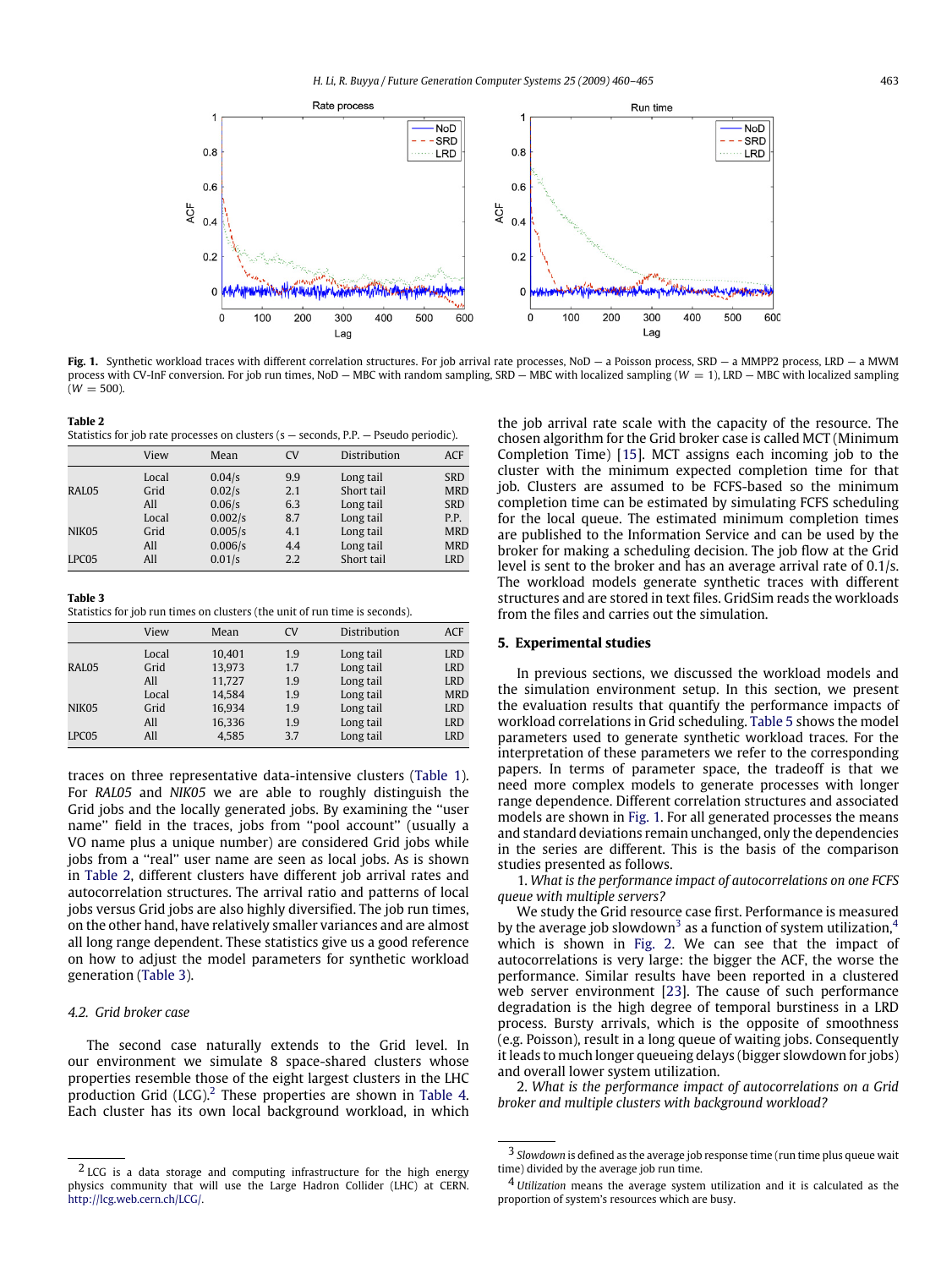#### **Table 4**

Characteristics of the largest eight clusters in the LCG Grid (data obtained in April, 2007) and corresponding parameters used in the simulation. BG workload shows the local job arrival rate on the cluster. Run times of local jobs are scaled for different utilizations.

| Site             | Location  | #CPIJs | Downscale | SpecINT2k | <b>BG</b> workload |
|------------------|-----------|--------|-----------|-----------|--------------------|
| <b>CERN-PROD</b> | <b>CH</b> | 3534   | 354       | 970       | 0.05/s             |
| FZK-LCG2         | DE        | 2662   | 266       | 1289      | 0.04/s             |
| USCMS-FNAL       | US        | 1925   | 193       | 1600      | 0.033/s            |
| UKI-OMUL         | UK        | 1644   | 164       | 1381      | 0.033/s            |
| IN2P3-CC         | <b>FR</b> | 1454   | 145       | 892       | 0.025/s            |
| SARA-LISA        | NL        | 1352   | 135       | 1636      | 0.025/s            |
| RAL-LCG2         | UK        | 1266   | 127       | 1000      | 0.02/s             |
| INFN-T1          | IT        | 1238   | 124       | 747       | 0.02/s             |



Fig. 2. Performance impacts of autocorrelations on a cluster with one FCFS queue. Workload structure is denoted as "arrival"\_"run time".



Fig. 3. Performance impact of autocorrelations in Grid scheduling. Workload structure is denoted as "Grid arrival""Grid run time"\_"local arrival""local run time"\_"scheduling algorithm''. Run time scaling ratio is defined as the job MIPS rating versus resource MIPS rating.

### **Table 5**

Model parameters used in the experimental study. MWM parameters are fitted using *biomed, LPC05*. MBC-LSP parameters are fitted for *hep1, RAL05* (parameters for Gaussian mixtures are not shown).

| Model   | Parameters                                                           |
|---------|----------------------------------------------------------------------|
| Poisson | $\mu = 10$                                                           |
| MMPP2   | $\sigma_1 = 0.04, \sigma_2 = 0.01, \lambda_1 = 8.0, \lambda_2 = 1.0$ |
| MWM     | $p = [3.3, 5.3, 6.6, 7.5, 6.7, 7.1, 4.8, 3.0, 2.2, 1.4],$            |
|         | $\mu_c = 0.28, \sigma_c = 0.33$                                      |
| MBC-LSP | $\alpha = 1.79, N = 1262, W = 1,500$                                 |

In the Grid broker case, at the cluster level the resource generates its own local background workload. At the Grid level, one stream of jobs flow into the broker. Therefore there are two levels of freedom in combining the autocorrelation structures, with each level having two attributes – job arrival and job run time. In this case, the performance is measured by the average job slowdown for Grid-level jobs as a function of the run time scaling ratio on resources. The run time scaling ratio is the job MIPS rating versus resource MIPS rating and a higher ratio indicates a larger average run time. By varying the run time scaling ratio we get the results as shown in Fig. 3. First, we investigate the impacts of Gridlevel autocorrelations by setting the local background workloads to be not dependent (Fig. 3 left). Although not as large as in the Grid resource case, performance degradation is observed for larger autocorrelations in the lower range of the scaling ratios. Second, we study the implications of different autocorrelation structures in the local background workloads (Fig. 3 middle). Interestingly, we can see that Grid-level jobs actually perform better when the background workloads have stronger autocorrelations. This is explained by the lower system utilization resulted by the stronger temporal locality in more autocorrelated processes at the cluster level. If we set the local background workloads to be long range dependent and vary the correlation structures at the Grid level, we can see a large performance degradation by long autocorrelations. By combining these effects we conclude that autocorrelations in the workloads result in performance degradation both at the local and the Grid level.

## **6. Conclusions**

In this paper, we propose the use of workload models to drive simulations of Grid scheduling strategies. Real production Grid workloads have shown rich correlation and scaling behavior,